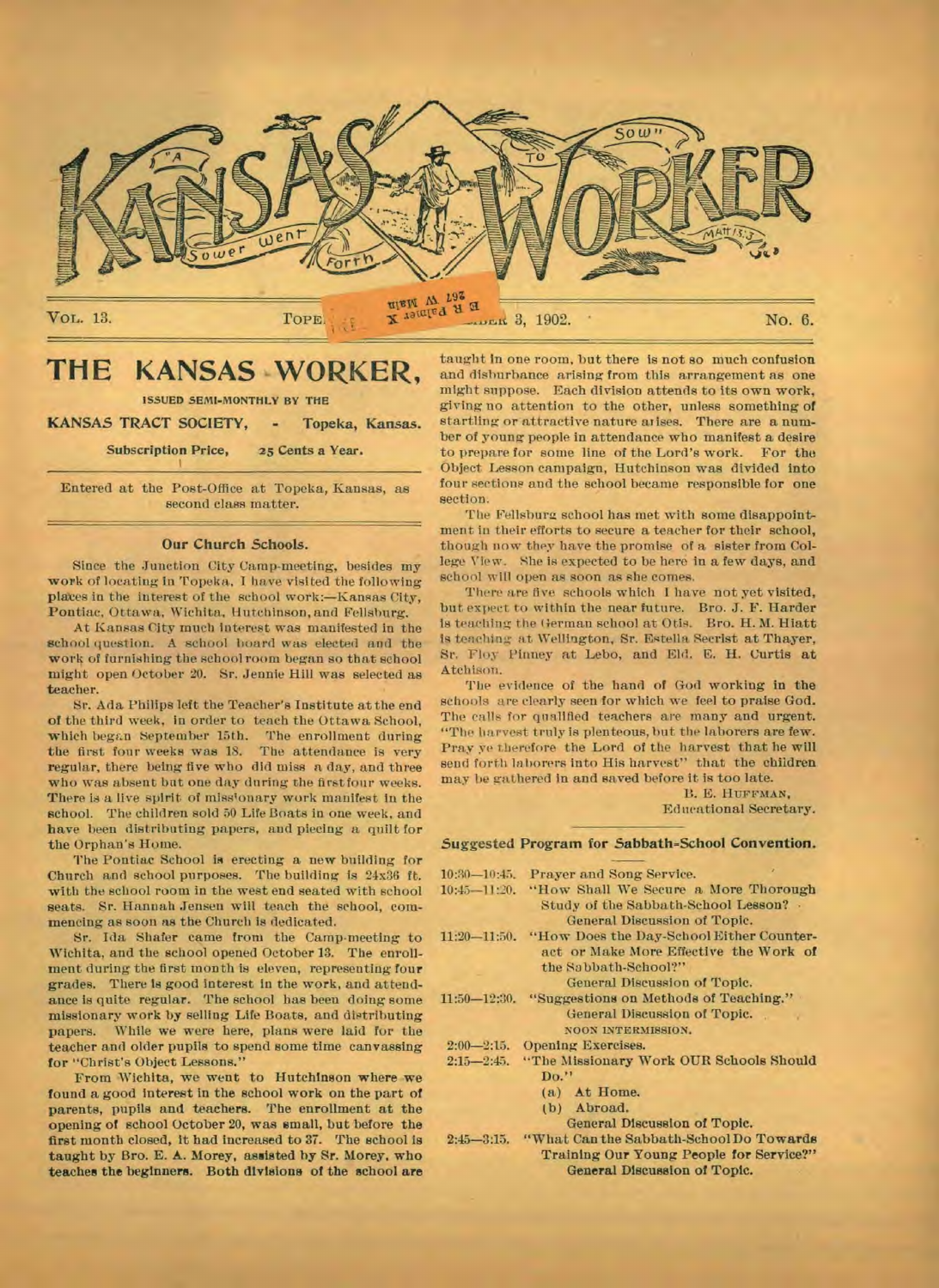3:15-3:30. A Call from the Lord. (Pages cited are from "Testimonies on Sabbath-SchoolWork.")

To Young People:

Page 53, first sentence.

" 57, third paragraph.

- 58, last paragraph, also one-halt of first paragraph on page 59.
- To Teachers and Workers:

Page 68, last paragraph, also top of page 69.

To Parents:

Page 35, last paragraph.

" 30, first paragraph, last sentence.

" 10, first and last paragraphs.

" 14, first sentence.

To Those Who Are Not Now Helping in Sabbath-School Work:

Page 93, second paragraph, first two sentences.

" 111, second paragraph, last sentence. To All:

Page 65, first paragraph, last two sentences.

3:30-4:00. "What the Sabbath-School has Done For Me."

**BY EVERYBODY.** 

Plan for the convention; work for it; pray for it.

Shorten or change the "Suggested Program" to meet your needs.

Extend an invitation to Sunday-school workers within reach.

If there are other Sabbath-schools or lone Sabbathkeepers near you, invite them to attend and take part with you.

. Make several copies of the list of topics and distribute them so that different ones may be thinking of the subjects.

It **is** well to have special ones appointed to open the discussions.

If there are those in your school who can prepare a few select-pieces of music, it will add much to the enjoyment of music, the occasion. These can be added to the program as seems best.

If you **use** the topic "A Call from the Lord," assign it to some one who is a good reader, and who will carefully study the points that are made, perhaps supplementing the reading of the extracts by a few earnest words.

Appoint a good Secretary who will keep a full record, giving points of interest, questions asked; etc., and send copy of the report to the State Sabbath-school Secretary. Also send copies of the papers read.

Be prompt in all the exercises. Do not let the time drag.

December 7, is the suggested time for the Sabbath-Schools to hold their conventions. If another date would accommodate your school better, feel free to arrange for the most convenient time.

**MRS. BELLE EMERSON.** 

#### **The Many Calls For Money.**

We feel it a duty to speak to our people about the many calls, both public and private, that are coming to **you** for money. We all consider it a great privilege to contribute all we can to help the work of the message along; and it is right to feel so, and to do so, but within the last half year or more calls have come frequently by

letter to hundreds of people for money to help the work in the South. A portion of this was used in a proper way, while much of it was used in starting a great enterprise which the Lord did not call for, and to carry forward plans not according to instructions which He has plainly given; morever, calls from missionaries who have gone out and who are desiring to build churches where they are, and schools also. Some of these are, no doubt, all right; but some we know are not right, and it is only personal ambition that is behind them. A brother asked me recently, "What shall we do? How shall we know when we should respond and when we should not?" Many others want an answer to this question. Hence, 1 answer it in the WORKER so all may know what to do.

If you get a call for money that is not published in the Review or in the KANSAS WORKER, write to us, and if we do not know, we will at once proceed to find out whether it is all right or not. Some have done this and it proved to be profitable to them and to the interests of the Lord's work. We will be prompt in replying to your questions.

Another thing I find that is not just as it should be. It is this: Some send off money direct to different missions, mission schools etc., also to individual-laborers instead of sending it in to the Conference office and stating where it is to be sent. In that way hundreds of dollars have been sent to the mission work, and no account has been made of it. Others seeing the reports of the mission funds sent by the Conference, feel that it is very small. Such reports are, (if all is reported that has been sent) very encouraging, and your money will be sure to be sent wherever you request it to lie, if it is sent through the office and will be credited to mission fund. Let all money go through regular channels.

C. **MCREYNOLDS.** 

#### **The Tract Work.**

The work to which we as Christians are called is to co-operate with Christ for the salvation of souls. We must follow His example in faithfulness by giving our attention to the little things. In this way only can we make a success of our Christian effort and influence. The distribution of our good literature, while it may appear to you to be an insignificant part of the Lord's work, is a grand and noble work which will lead many to Christ. *Do not neglect the Tract work in your churches.* We can recommend no better way to carry on this work than the "Envelope Plan", which has already been brought to your notice.

The people of to-day are a reading people and if we do not place before them something that will be uplifting, elevating and lead them to a higher life the enemy of truth will place in their hands those things that will poison their minds.

Now, as you are selling "Christ's Object Lessons" Is a good time to push the Tract work. Take these tracts with you and leave a package in every home even though you do not sell a book. If you are isolated and cannot engage in this work in an organized effort, keep a good supply of tracts in your home and hand them out **as** opportunity affords. God wants a real missionary committee to be composed of father, mother and the children of each family. Take a portion of the worship hour, hold a missionary council and plan how you may help your neighbors and friends to a better, happier and holier life.

"When we give ourselves wholly to God and in **our**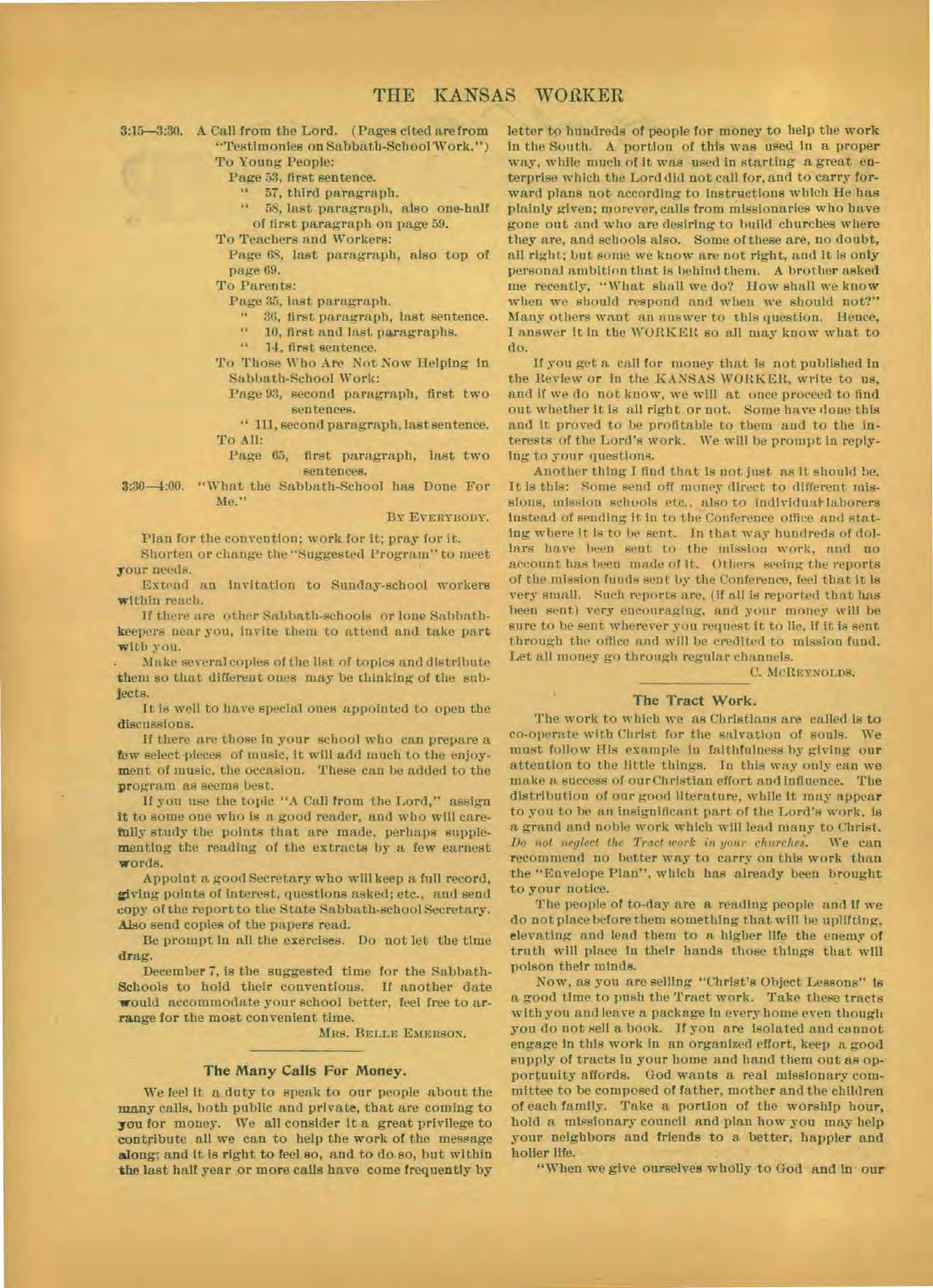work follow His directions, He makes Himself responsible for its accomplishment. He would not have us conjecture as to the success of our honest endeavors. Not once should we think of failure. We are to co-operate with One who knows no failure."—Christ's Object Lessons. Page 363.

**KATIE COLEMAN.** 

#### Object Lessons Again.

You will be cheered by the items of success and progress in the Object Lesson work in this paper, and if the same spirit of work continues and increases as it has for the past month, our day of Jubilee will soon be reached. How glad we will be when we can say that we have taken and paid for our quota of that good book and can know that twelve thousand homes in Kansas have a copy in them. But now will we all keep pulling till it is done? It is no time now to say that we have not time to do this work. We have undertaken to have the Conference workers sell enough books, so that when all of the resident members of the churches have sold four, and those who can take time to have sold several more than their four books, those sold by the workers, would make up for the portion of the absent members. Our workers are rapidly accomplishing that part of the work, but very many of the church members have not sold their portion; about three weeks of our time allotted for their work remains. If the books are not sold, what shall we do? More urgent calls come in from every side for meetings in new places.

My Brethren and Sisters, what shall we do? Shall all of our workers continue to sell Object Lessons, take the time to do the work which you can do and which it will he a blessing to you to do, and let the work which you cannot do and which they can do go undone? I cannot think the Lord is pleased with that way. But the books must be sold; and if they are not sold by January first, we see no way but for the workers to continue in that line. "But we are persuaded better things of you." Let us ALL pull now and hold on to it, and we will soon see the work done.

Do not fail to report; we want to know how you are getting along and what rich blessings you are having.

C. McR.

#### **Shall The Message Reach The Army And Navy?**

Military life is not conducive to spirituality. Is not this special reason why we should rise up and take them the Gospel? Furthermore in the troubious times that are just ahead of us, we will find it wonderfully to our advantage to have leading army officials understand about our position, our principles, and our work. With this in view we have written personal letters and sent copies of The Life Boat to every one of the one hundred and twenty-five military posts in the United States, and also to leading military officers, and Y. M. C. A. secretaries who are connected with the Army and Navy work.

The best evidence that the Lord has gone before us in this move is the host of appreciative responses that we have received from prominent military men, from the Adjutant General's office in Washington, D. C., down to the Chaplains of the smallest military stations.

The commanding officers of some military posts say

that they can use to good advantage as many as a hundred copies of The Life Boat, each month. Will you assist us to raise a fund to defray this expense? God will surely hold us responsible if we do not follow up immediately these most providential openings.

This work will undoubtedly develop in a few months, as large, and as interesting a correspondence as our prison work has done, and this will be an additional expense. But in what other way can we give them the whole truth?

We desire the names and addresses of your friends and relatives who are serving in the Army or Navy so that we may interest them in this work. Will you pray that God will direct in the opening up of this needy field to the truth?

**DAVID PAULSON,** M. D.

#### **Ordering "Christ's Object Lessons."**

Many orders for Object Lessons have come in during the last two weeks. Thousands of books are being called for and we praise the Lord it is so. But a good many orders come direct from individuals where they have a church and a librarian. This makes it necessary to open many new accounts in our Tract Society books, and our secretary is not acquainted with many of these persons and so does not know what to do many times. The regulations of the Society, which are the rules he has to'• work under, require that orders should come from ministers, Bible workers, regular canvassers or librarians of churches. Please send your order in through these regular channels; or else send the cash or make special arrangements with the secretary before ordering, so he will have assurance that the order is good.

**TRACT SOCIETY BOARD.** 

#### **Report Taken From a Private Letter.**

Humbolt is a small town. Elder Knight and wife have worked there the most of the time since last May.. A local camp-meeting was held there in July, a discussion in August, a church has been raised up. organized, and a new church house built; and yet the following report, shows that much can be done where a town has been worked before. The following is a report of work done during the last thirty-eight days by sister Carrie Knight: Bible Readings held, 86; Missionary Visits, 102; Object Lessons sold, 31; Bibles sold, 5; Other Bibles sold, 8; Subscriptions for "Review" 5; Subscriptions for, "Life Boat", 9; "Life Boats" sold, 75.

Brother C. W. Hardesty, General Missionary Central Union Conference, had been laboring in our state for several weeks in the interests of the canvassing work. A number of canvassers started out as the result of his work.

We have several hundred of the special number of the Swedish paper, "Sions Vaktare". These papers can be obtained at the following prices: 1 to 49, five cents; 50 to 499, three cents each. Brethren, let us improve the opportunity and place a copy in the hands of all Scandinavian neighbors and friends.